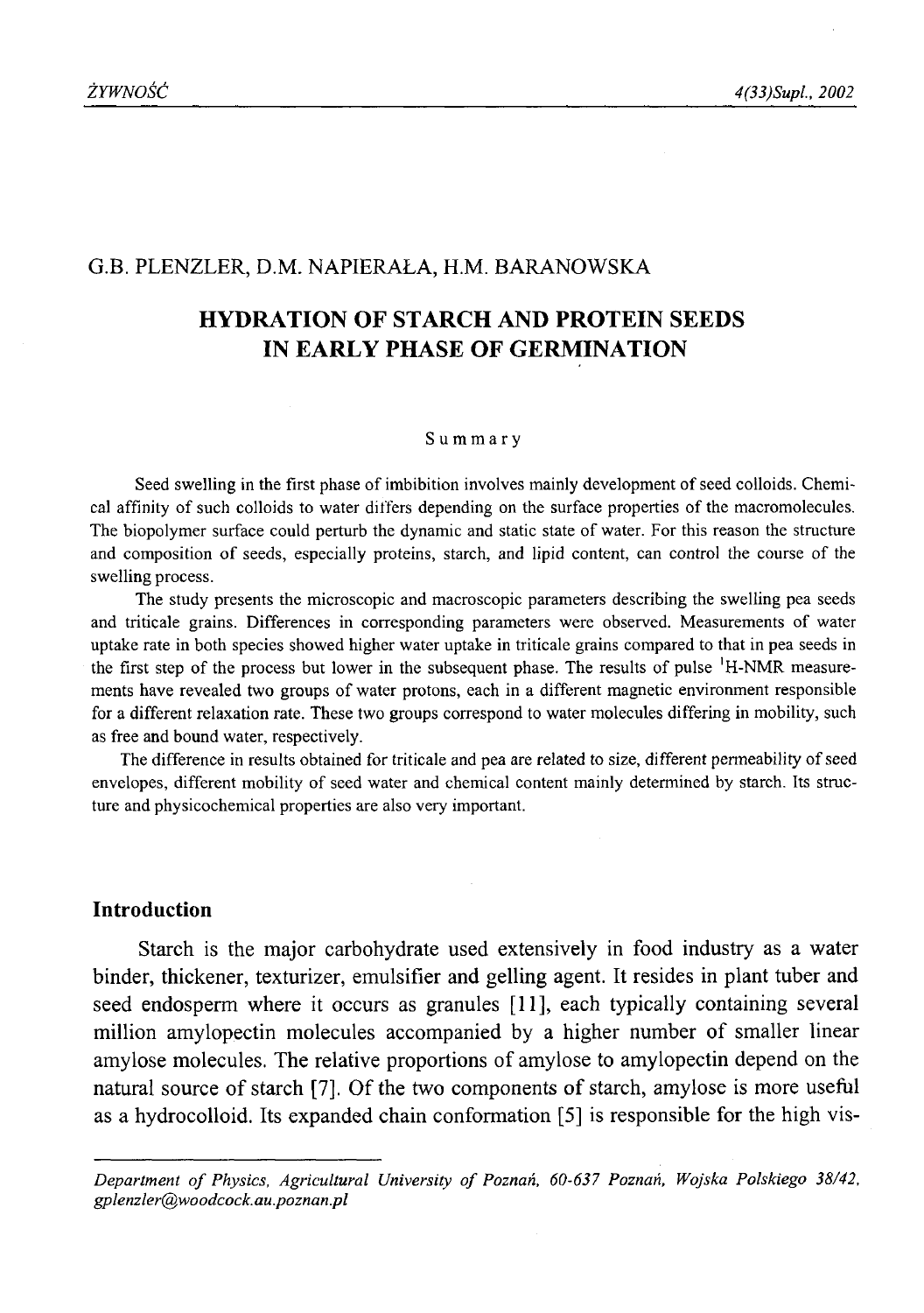cosity of water soluble starch and hydrophobic inner surface, which is not able to hold water strongly and the water molecules can be easily replaced by more hydrophobic ones such as lipids and aromatic compounds.

Seed swelling process in the first phase of imbibition mainly involves hydration of seed colloids. Chemical affinity of colloid forming macromolecular compounds to water depends on their surface properties [5, 6, 8]. The biopolymer surface could perturb the dynamic and static state of water near the surface. For this reason the structure and composition of seeds, especially the proteins, starch, and lipid content, can control the course of the process. The starch-water interactions are very important for the behaviour of the system. The interactions involve the molecular mobility of water which can be determined by  $^1$ H-NMR spectroscopy [1, 3].

In the present study we have compared the macroscopic (the rate of water uptake) and microscopic parameters (transverse relaxation time of two fraction of water ) describing the process of germination in triticale and pea seeds, belonging to starch and protein rich starch seeds, respectively.

## **Material and methods**

Pea seeds, cv. Sześciotygodniowy (six-weeks old) and triticale grains, cv. Presto from and SH Choryń and CNOS Poznań, respectively, were used for all the experiments. Five groups of 20 seeds each were placed on Petri dishes and moistened with distilled water and then incubated in a germination chamber at stable temperature of 294 K. Relative mass change and relative water content (g  $H_2O/g$  dry mass) were measured with E50 S Gibertini balance (Italy), in standard conditions.

The state of water in seeds was studied in relation to moisture content by the laboratory made pulse NMR spectrometer, operating at 30 MHz using the CPMG pulse sequence ( $90^{\circ}$ - $\tau$ -180°). The results of the experiments were analyzed using a non-linear least-squares curve-fitting procedure. Each set of data was fitted to the one-, two- or three term exponential and the best fit was taken based on the chi-square and correlation coefficient value.

### **Results and discusion**

Water sorption kinetics in pea seeds and triticale grains are presented in Figure 1. As can be seen, the water uptake rate in triticale is higher than in pea in the first phase of this process and then decreased. It may stem from a higher relative surface of individual seeds and different seed cover capacity to transport water in both types of seeds studied. Moreover, triticale belongs to starchy seeds of high starch content (68% carbohydrates and 11% proteins), whereas pea is characterised by high protein content (53% carbohydrates and 24% proteins) [4]. The effect observed in Fig. 1 is consistent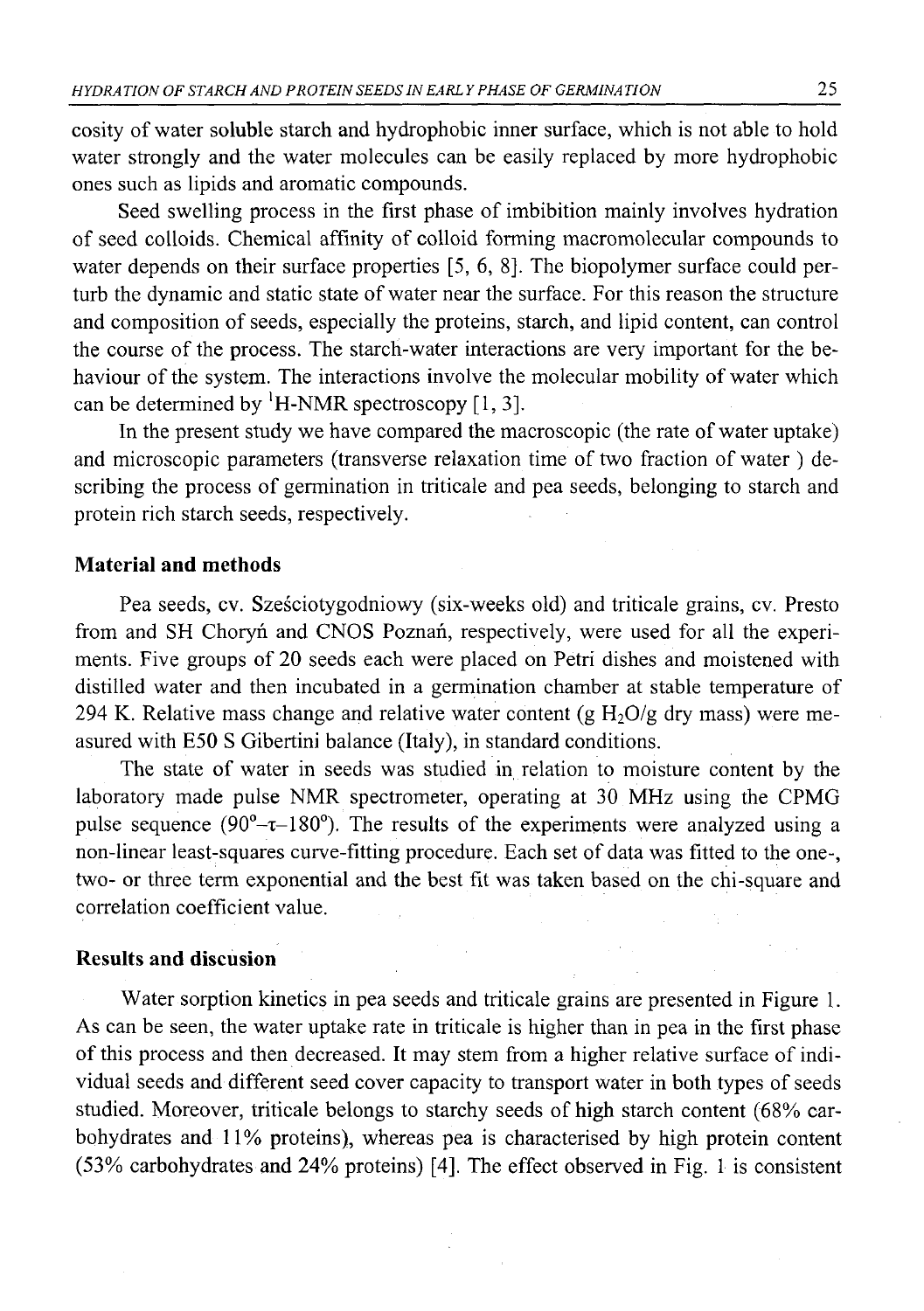with general trend in which the oleic seeds absorb less water than seeds containing more starch and, first of all, protein seeds [10].



Fig. 1. Water uptake kinetic in pea and triticale seeds.

'H-NMR studies of the seed hydration have been most often performed on NMRspectrometers designed to observe the signal from liquids [2, 3]. This method is useful for water entrapment (caging) in tissues or for in-situ water circulation investigations [1]. Two-dimensional high-resolution NMR experiments and molecular dynamics calculations [2] have indicated that in biopolymer systems and biological tissues it is usually sufficient to consider three states of water, this is, structural or bound water, surface water and bulk water. Structural water is that hydrogen bonded inside of groves and cavities of globular proteins and polysaccharides, which plays an important role in determining the structure and dynamics of the biopolymer chains. The second fraction of water molecules sorbs at the biopolymer surface. In globular protein there are three types of water adsorbing sites, deriving from three types of amino acid residues: charged, polar and non-polar. The charged or dissociating groups chemisorb individual water molecules with high affinity [8]. The permanently available water molecules can form clusters around the polar groups, with decreasing affinity to water molecules. As more moisture was available, water aggregated over non-polar residues. This surface water extends for several molecular layers from the surface of macromolecules and was extremely mobile. The bulk of the cell water is normal liquid water and exists only when the water content in seeds exceed 0.8 g  $H_2O/g$  dry mass. Since the water content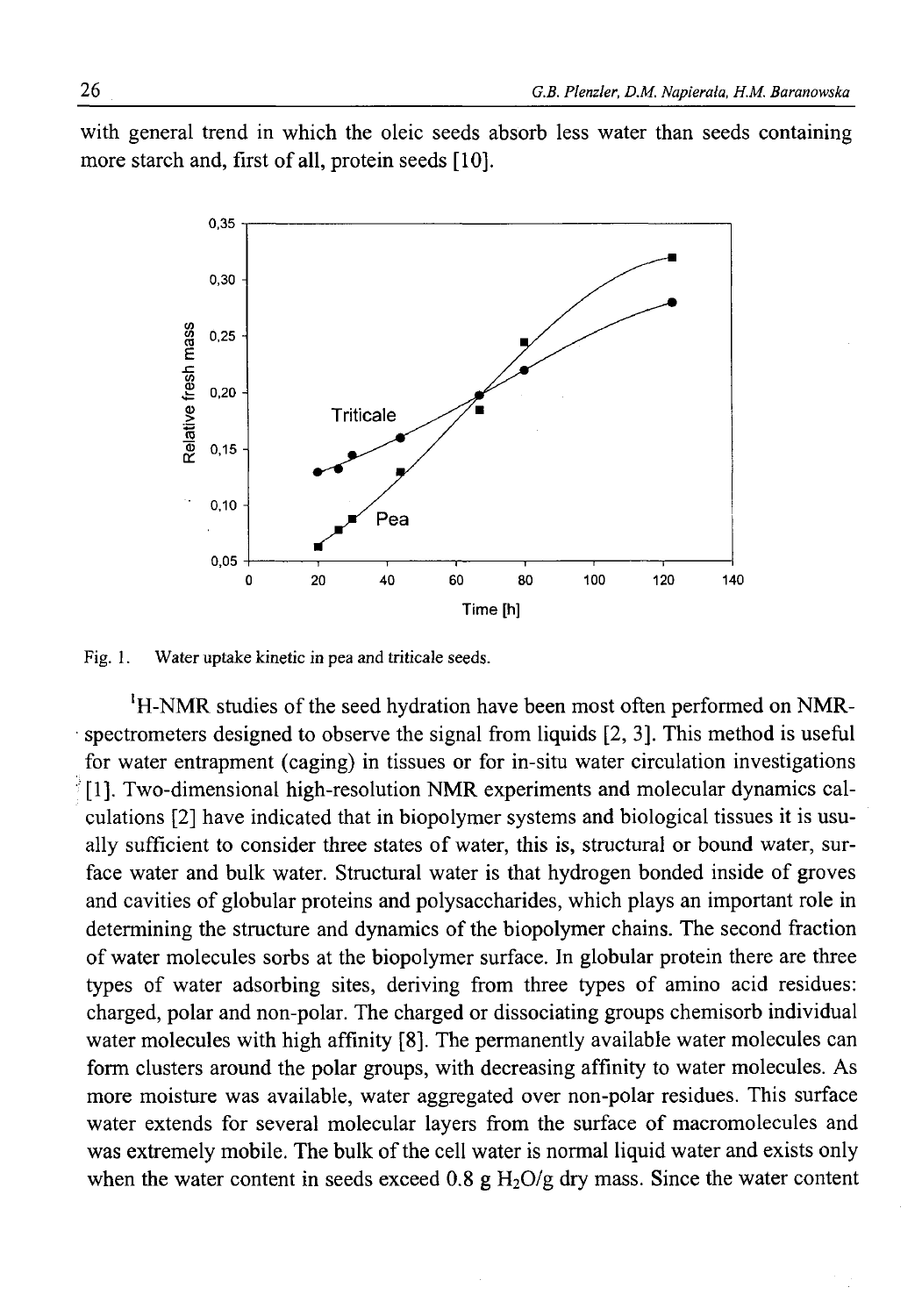in our samples is lower than that required for bulk water appearance. This water component is beyond of our current considerations.

The  ${}^{1}$ H-NMR spin-spin relaxation time study (T<sub>2</sub>) in triticale grains and pea seeds (Figs. 2 and 3) distinguished between two states of water. The relaxation time  $T_2$  for two fractions of water took higher values for pea seeds than for triticale grains. For the two groups of seeds the humidity dependence of transverse relaxation time was not linear.



Fig. 2. Transverse relaxation times  $T_2$  for bound and free water fraction in triticale grain.

The compact molecules possessed a reduced mobility as compared to less compact molecules. The reduced mobility provided a longer relaxation time, i.e. a time in which the molecules must return to equilibrium. Observed differences in transverse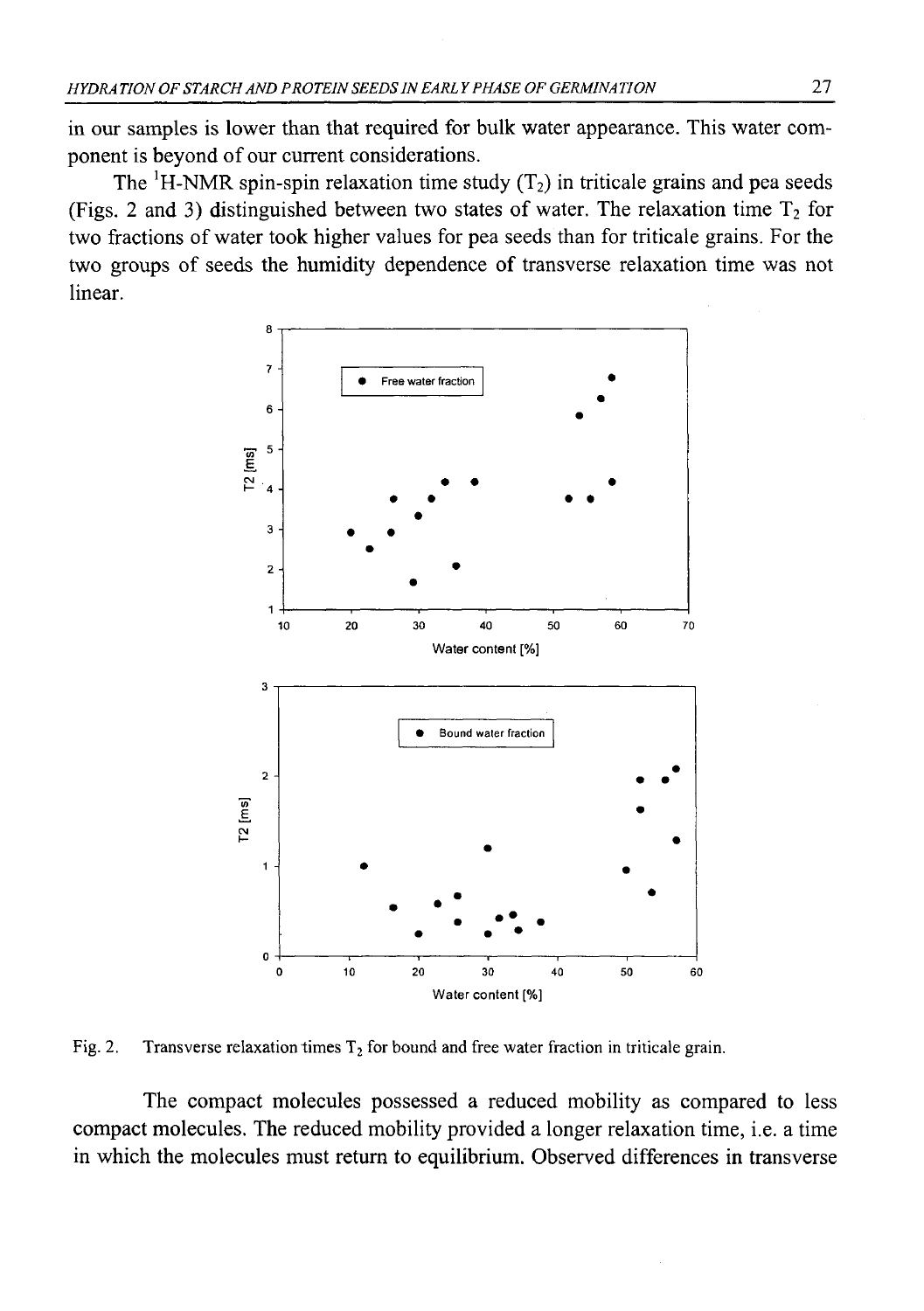relaxation time  $T_2$  in pea and triticale could be explained as a result of diverse in starch structure in both investigated species.



Fig. 3. Transverse relaxation times  $T_2$  for bound and free water fraction in pea seeds.

Starch granules are complex structures consisting of crystalline and amorphous areas. The short chains in the amylopectin molecule are organised into double helices some of which are crystallized into lamellae. These lamellae alternate with the amorphous layers [11]. Amylopectin double-helical chains can either,form the more open hydrated hexagonal crystallites (type B), the denser crystallites (type A) or, such as in pea, contain both polymorph forms: A and B [11]. Such structures determine the mobility of water in studied systems.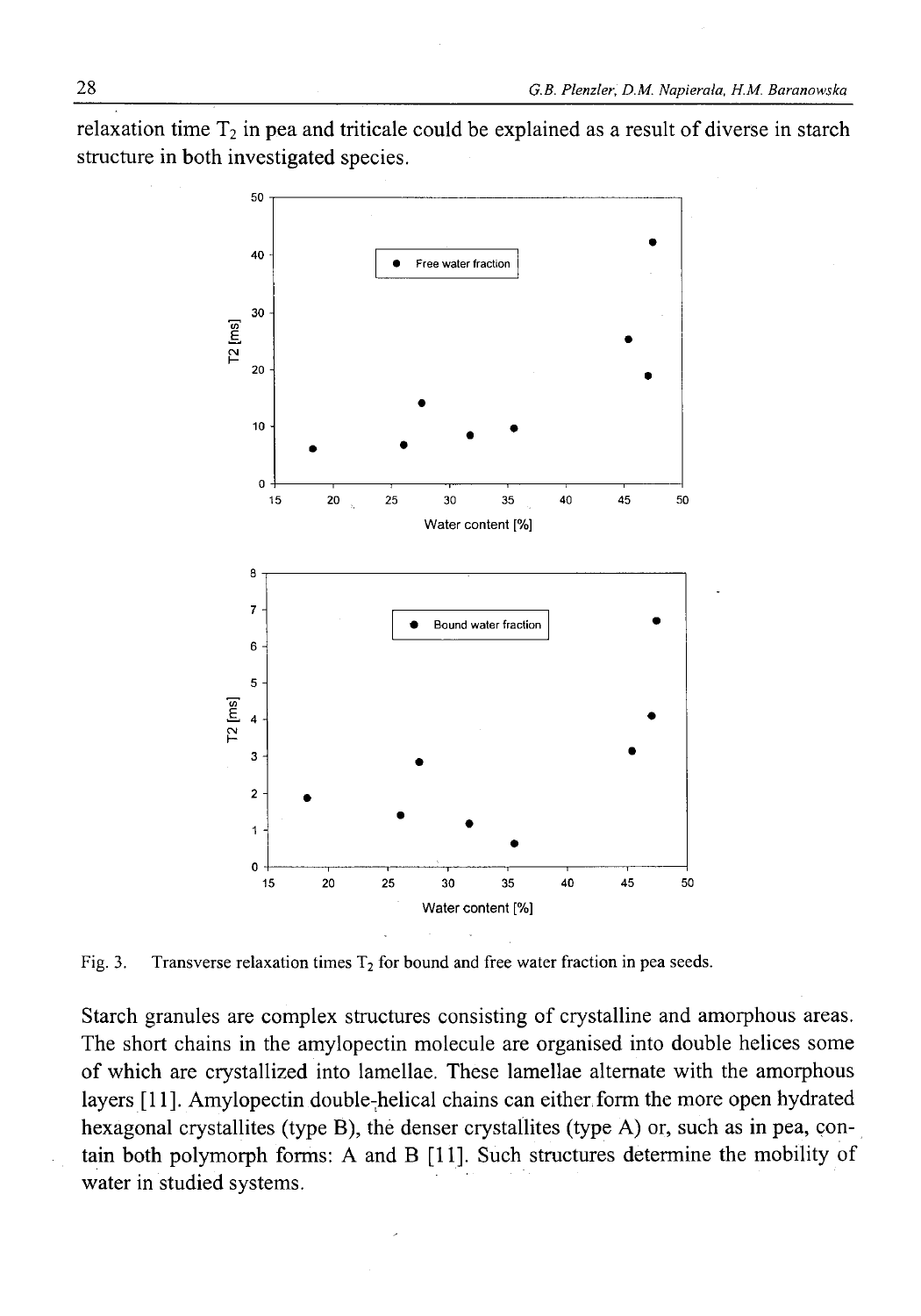## **Conclusions**

Presented investigations have shown that well documented differences in chemical content and structure of starch granules in pea and triticale correspond to differences in microscopic parameter – transverse relaxation time  $T_2$  – in those seeds. The used NMR method is nondestructive and can be adapted to other noninvasive investigations of in vivo starch systems.

#### **References**

- [1] Belton P.S., Radcliffe R.G.: NMR and compartmentation in biological tissues. Prog. NMR Spectr., **17,** 1985,241-279.
- [2] Brunne R. M., Liepinsh E., Otting G., Wuthrich K., van Gunsteren W.F.: Hydration of proteins, a comparison of experimental residence times of water molecules solvating the bovine trypsin inhibitor with theoretical model calculation. J. Mol. Biol., **231,** 1993, 1040-1048.
- [3] Di Nola A., Fabrizi G., Lamba D., Segre A.L.: Solution conformation of a pectic acid fragment by <sup>1</sup>H NMR and molecular dynamics. Biopolymers, 34, 1994, 457-462.
- [4] Grzesiuk S., Kulka K.: Fizjologia i biochemia nasion. PWRiL, Warszawa , 1981
- [5] Hoover R.: Composition, molecular structure, and physicochemical properties of tuber and root starches; a review. Carbohydr. Polym., 45, 2001, 253-267.
- [6] Li I.Y., Yeh A.J.: Relationships between thermal, rheological characteristic and swelling power for various starches. J. Food Eng., **50,** 2001, 141-148.
- [7] Parker R., Ring S.G.: Aspects of the physical chemistry of starch. J. Cereal Sci. 34, 2001, 415-420.
- [8] Peeters D.: Hydrogen bonds in small water clusters: A theoretical point of view. J. Mol. Liquids, 67, 1995, 49-61.
- [9] Tanaka H.: Cavity distribution in liquid water and hydrophobic hydration. Chem. Phys. Lett., **282,** 1998, 133-138.
- [10] Walters Ch., Hill L.M.: Water sorption isotherms of seeds from ultradry experiments. Seeds Sci. Res., 8 (Suppl.), 1998, 69-73.
- [11] Wang T. L., Bogracheva T. Y., Hedey C, L.: Starch: as simple as A, B, C? J. Exp. Bot., **49,** 1998, 481-502.

## HYDRATACJA NASION SKROBIOWYCH I BIAŁKOWYCH WE WCZESNEJ FAZIE KIEŁKOWANIA

#### Streszczenie

Pęcznienie nasion w pierwszej fazie polega głównie na hydratacji koloidów nasiennych. Powinowactwo chemiczne tych związków do wody różni się zależnie od właściwości powierzchniowych ich makromolekuł. Powierzchnie biopolimerów zakłócają dynamiczny i statyczny stan wody. Z tego względu struktura i skład nasion, w szczególności zawartość protein, skrobi oraz lipidów może warunkować przebieg procesu pęcznienia.